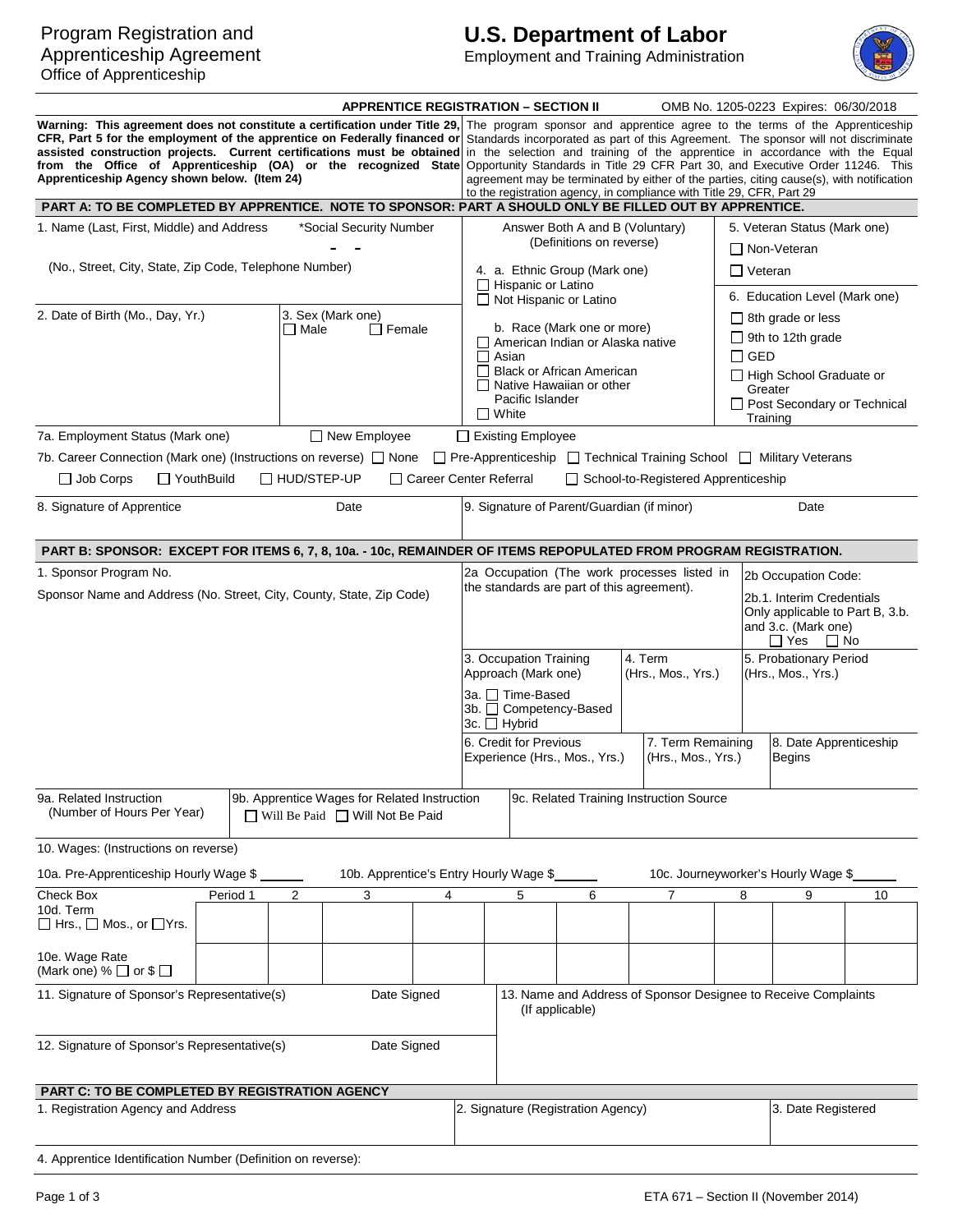#### **Program Definitions and/or Instructions**:

#### **Part A**

#### **Item 4.a. Definition - Ethnic Group:**

**Hispanic or Latino.** A person of Cuban, Mexican, Puerto Rican, South or Central American, or other Spanish culture or origin, regardless of race. The term, "Spanish origin," can be used in addition to "Hispanic or Latino."

#### **Item 4.b. Definitions - Race:**

**American Indian or Alaska Native**. A person having origins in any of the original peoples of North and South America (including Central America), and who maintains tribal affiliation or community attachment.

**Asian**. A person having origins in any of the original peoples of the Far East, Southeast Asia, or the Indian subcontinent including, for example, Cambodia, China, India, Japan, Korea, Malaysia, Pakistan, the Philippine Islands, Thailand, and Vietnam.

**Black or African American**. A person having origins in any of the black racial groups of Africa. Terms such as "Haitian" or "Negro" can be used in addition to "Black or African American."

**Native Hawaiian or Other Pacific Islander**. A person having origins in any of the original peoples of Hawaii, Guam, Samoa, or other Pacific Islands. **White**. A person having origins in any of the original peoples of Europe, the Middle East, or North Africa.

#### **Item 7b. Instructions:**

Indicate any career connection (definitions follow). Enter "None" if no career connection applies.

**Pre-Apprenticeship.** A program or set of strategies designed to prepare individuals to enter and succeed in a Registered Apprenticeship program which has or have a documented partnership(s) with a Registered Apprenticeship program(s).

**Technical Training School.** Graduates trained in an occupation from a technical training school related to an occupation

registered by the program sponsor and who meet the minimum qualifications for Registered Apprenticeship.

**Military Veterans.** Veterans that completed a military technical training school and/or elect to participate in the Building and Construction Trades Helmets to Hardhats Program or trained in an occupation while in the military related to an occupation

registered by the program sponsor and who meet the minimum qualifications for Registered Apprenticeship.

**Job Corps**. Graduates trained in an occupation from a federally funded Job Corps center related to an occupation registered by the program sponsor and who meet the minimum qualifications for Registered Apprenticeship.

**YouthBuild.** Graduates trained in an occupation from a federally funded YouthBuild program related to an occupation registered by the sponsor and who meet the minimum qualifications for Registered Apprenticeship.

**HUD/STEP-UP.** Applicants who successfully participated in the U.S. Department of Housing and Urban Development Step-Up program and received an apprenticeship experience which meets the minimum qualifications for Registered Apprenticeship. **Career Center Referral**. Includes career center participants referred to the Registered Apprenticeship Program and/or apprentice(s) that receive workforce system funded services that support their participation in a Registered Apprenticeship program. This may Include the use of individual training accounts and/or on-the-job training reimbursements.

**School-to-Registered Apprenticeship.** Program designed to allow high school youth ages 16 - 17 to enter a Registered Apprenticeship program and continue after graduation with full credit given for the high school portion.

#### **Part B**

- **Item 2.b.1. Interim Credentials.** Based on program standards that utilize the competency-based or hybrid training approach, and, upon request of the program sponsor, the credentials are issued as certificates by the Registration Agency. Interim credentials provide certification of competency attainment by an apprentice.
- **Item 3. Occupation Training Approach.** The program sponsor decides which of the three training methods to use in the program as follows:
- 3.a. Time-Based Training Approach apprentice required to complete a specific number of hours of on-the-job learning (OJL) and related training instruction (RTI).
- 3.b. Competency-Based Training Approach apprentice required to demonstrate competency in defined subject areas and does not require any specific hours of OJL or RTI; or
- 3.c. Hybrid-Training Approach apprentice required to complete a minimum number of OJL and RTI hours and demonstrate competency in the defined subject areas.
- **Item 4. Term (Hrs., Mos., Yrs.).** Based on the program sponsor's training approach. See Part B, Item 4. Available in the terms of the Apprenticeship Standards.
- **Item 5. Probationary Period (Hrs. Mos., Yrs.)** Probation period cannot exceed 25 percent of the length of the program or one year, whichever is shorter.
- **Item 7. Term Remaining (Hrs., Mos., Yrs.). Under** Part B, Item 6., Credit for Previous Experience (Hrs., Mos., Yrs.) is determined by the program sponsor. The Term Remaining (Hrs., Mos., Yrs.) in Part B, Item 7., for the apprentice to complete the apprenticeship is based on the training approach indicated in Part B, Item 3. The term remaining is available in the terms of the Apprenticeship Standards.

## **Item 10. Wage Instructions:**<br>10a. Pre-Apprentice hourl

Pre-Apprentice hourly wage: sponsor enters the individual's hourly wage in the quarter prior to becoming an apprentice.

10b. Apprentice's entry hourly wage (hourly dollar amount paid): sponsor enters this apprentice's entry hourly wage.<br>10c. Journeyworker's wage: sponsor enters wage per hour.

- 10c. Journeyworker's wage: sponsor enters wage per hour.<br>10d. Term: sponsor enters in each box the apprentice schee
- Term: sponsor enters in each box the apprentice schedule of pay for each advancement period based on the program sponsor's training approach. See Part B, Item 3., and is available in the terms of the Apprenticeship Standards.
- 10e. Percent or dollar amount: sponsor marks one.
- Note: 10c. If the employer is signatory to a collective bargaining agreement, the journeyworker's wage rate in the applicable collective bargaining agreement is identified. Apprenticeship program sponsors not covered by a collective bargaining agreement must identify a minimum journeyworker's hourly wage rate that will be the basis for the progressive wage schedule identified in Item 10e,of this agreement.
	- 10d. The employer agrees to pay the hourly wage rate identified in this section to the apprentice each period of the apprenticeship based on the successful completion of the training approach and related instructions outlined in the Apprenticeship Standards. The period may be expressed in hours, months, or years.
	- 10e. The wage rates are expressed either as a percent or in dollars and cents of the journeyworker's wage depending on the industry.